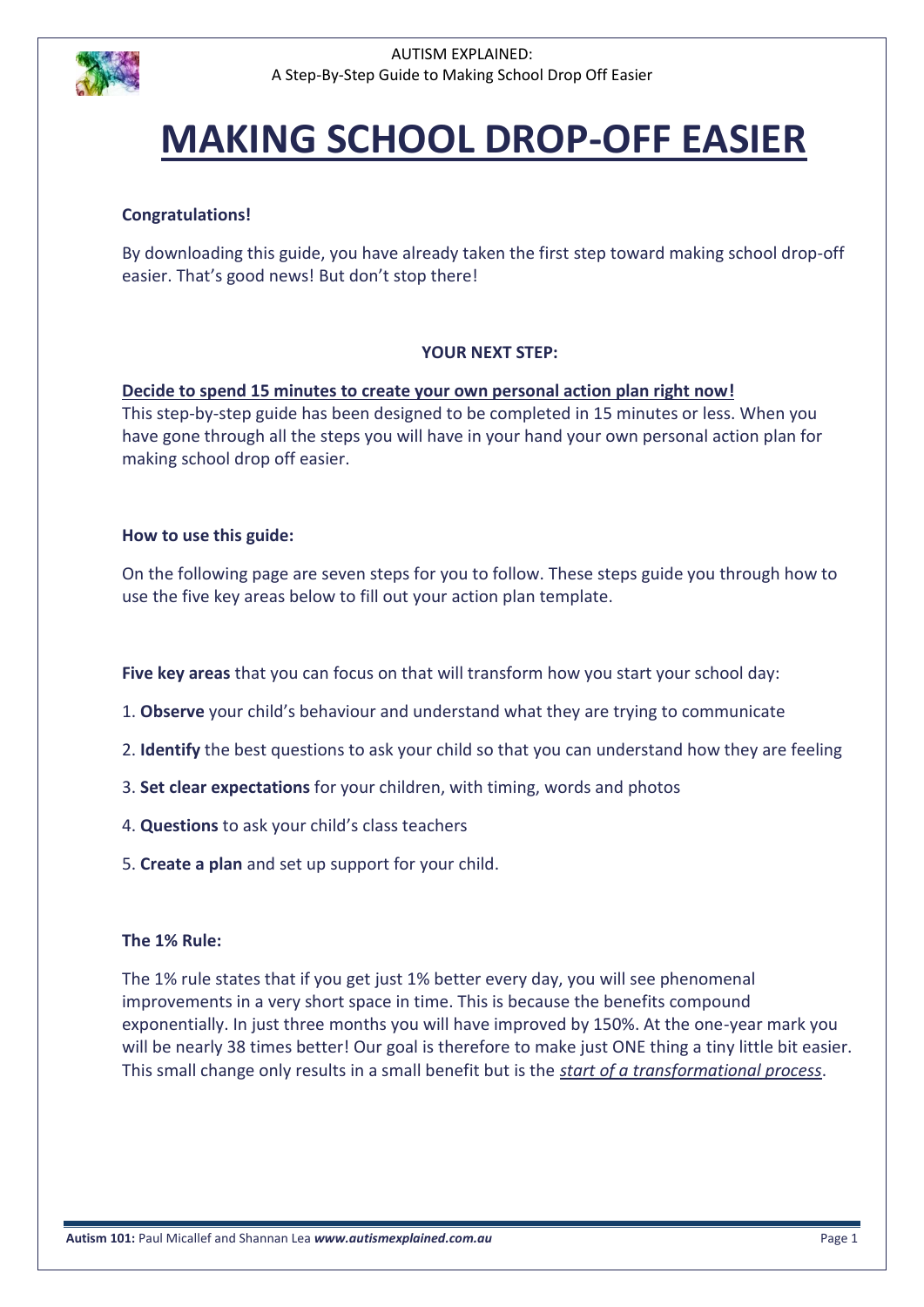

#### **Steps for creating your own personal action plan to make school drop off easier!**

- **Step 1:** *Grab a cup of tea or coffee and sit down with pages 3-5 of this guide, the section entitled "How to identify anxiety associated with getting ready for school and school drop-off" Allow yourself 10 minutes to read it through.*
- **Step 2:** *What is the biggest challenge faced when helping your child get ready for school? It helps to set one goal at a time, and it is rewarding if you start with something significant. If the most challenging behaviour is too daunting to tackle first, focus on a change that will work with your child's strengths. For example: if your child is a visual learner and struggles to understand everything that they are responsible for doing before school, try a visual schedule. This will help set both of you up for success and will have a huge impact on how motivated everyone is to continue to work together as a team.*
- **Step 3:** *You have chosen the behaviour you would like to focus on. What questions would you like to ask your child? Pick two or three and try to find five minutes when your child is calm and happy to take part in a conversation. Ask your child if it's ok to take notes!*
- **Step 4:** *Are there any questions you could ask your child's teacher that may help? Try and set some time aside to speak to your child's teacher, and explain the challenges you face at drop off, and that you're working on a plan to make the start of the school day more positive. Pick one or two questions from the list that will help you.*
- **Step 5:** *Think about what a great morning drop-off would look like. Does your child know what they should do? Can they do each individual task? Do they know your expectations? Can they do each of the tasks on their own? Take 5 minutes when your child is relaxed and check in with them. Are they confident with doing up their shirt buttons? Would they be less anxious if they put their uniform out the night before? Would a breakfast menu take the pressure off having to decide what to eat? E.g. Monday's = Cornflakes, Tuesday's = toast with strawberry jam.*
- **Step 6:** *Create a morning schedule, checklist, or plan for your child. Have a box at the end for a sticker, star, or affirmation… "Congratulations! You did it!" Allow the opportunity to give feedback on each step. For example, "You did 5 out of 7 steps! That's a huge improvement!" Rewarding effort and improvement is both important and motivating. Do a dry run or rehearsal if you can. Check that your child can do each of the tasks in the time you have allocated for each task.*
- **Step 7:** *Trial your new strategies for a week. How did it go? Check in with your child, your child's teacher and the rest of your family. What worked well? What could change? Plan something to do together to celebrate your hard work! It doesn't have to involve toys, or rewards…perhaps a visit to a favourite park, or beach or a family game of Monopoly!*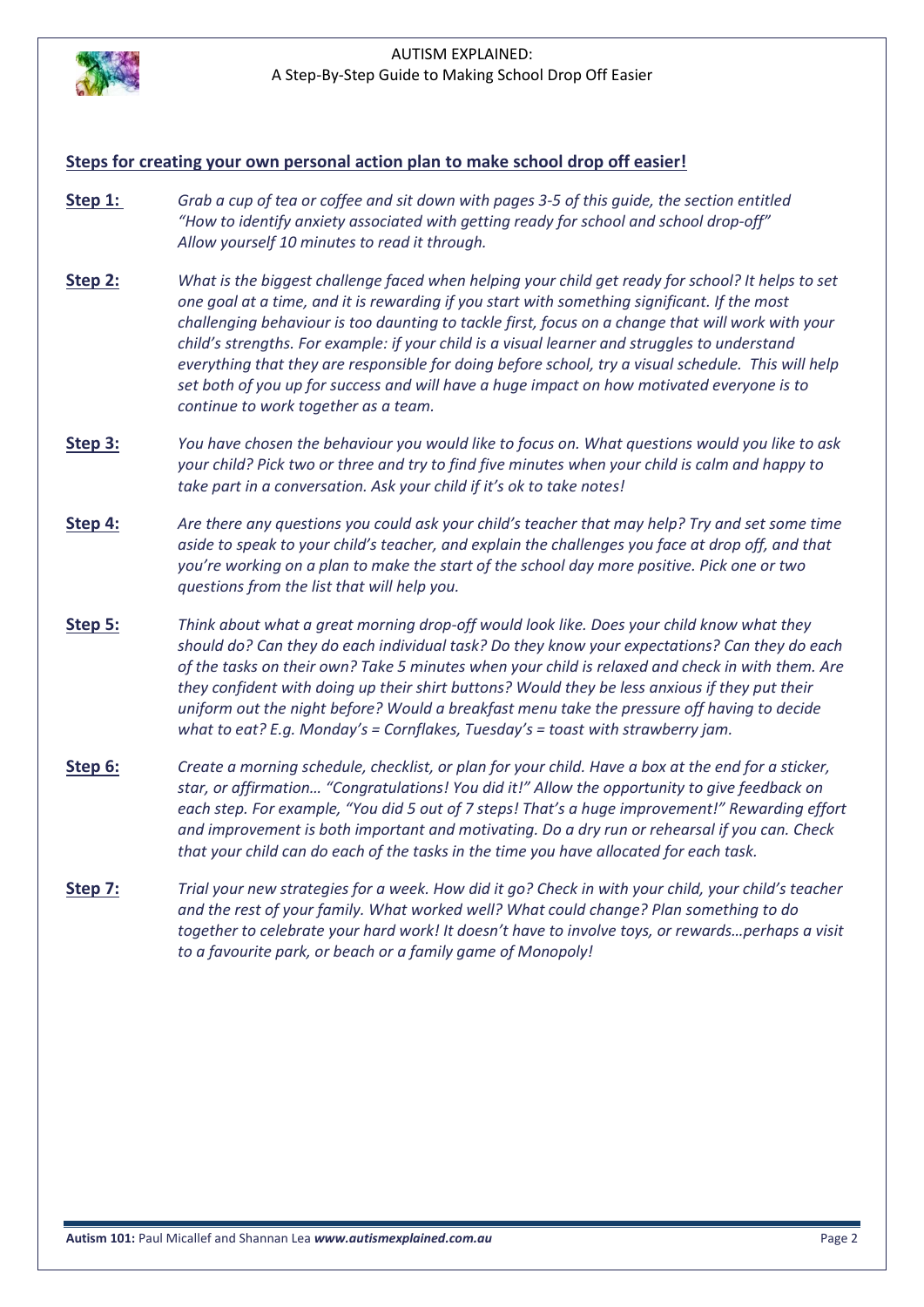

# **How to identify anxiety associated with getting ready for school and school drop-off:**

**Remember: the five key areas** that you can focus on that will transform how you start your school day:

- 1. **Observe** your child's behaviour and understand what they are trying to communicate
- 2. **Identify** the best questions to ask your child so that you can understand how they are feeling
- 3. **Set clear expectations** for your children, with timing, words and photos
- 4. **Questions** to ask your child's class teachers
- 5. **Create a plan** and set up support for your child.

#### **Key Area 1. Observe:** *All behaviour is a form of communication… what does your child's behaviour say?*

| <b>Behaviour</b>                                                               | What your child is trying to say about<br>getting ready for school                                        | <b>Tips to help</b>                                                                                                                                                                                                                                                                                                           |
|--------------------------------------------------------------------------------|-----------------------------------------------------------------------------------------------------------|-------------------------------------------------------------------------------------------------------------------------------------------------------------------------------------------------------------------------------------------------------------------------------------------------------------------------------|
| Refusal - to<br>get ready/get                                                  | I don't feel secure without you<br>(acceptance)                                                           | Create good communication with your teacher, and secondary<br>teacher.                                                                                                                                                                                                                                                        |
| out of the car                                                                 | I don't know what is expected of me                                                                       | Suggest that a visual schedule of the day's activities with times be<br>put up in the classroom.                                                                                                                                                                                                                              |
|                                                                                | The noise, other children, make me<br>anxious/ I have poor sleep which<br>effects mood and concentration. | Have a calm space/tent in the classroom or bring earmuffs or<br>headphones for your child. Talk to your child's teacher about<br>giving them a responsibility (like going to the office) to give your<br>child a break from the noise and activity. Speak to your<br>Paediatrician about sleep and investigate what may help. |
| Interrupting<br>Expressing<br>yourself is<br>important<br>but timing is<br>key | I want to avoid doing this it's too<br>overwhelming and there's too much to<br>do                         | Getting "ready" involves dozens of steps! Use tools that help your<br>child get ready independently, such as a morning schedule.                                                                                                                                                                                              |
|                                                                                | I'm worried I'll forget or won't be<br>understood                                                         | Write it on a post it! Record your words! Discuss the ideas when<br>everyone is ready.                                                                                                                                                                                                                                        |
| Inappropriate<br>language or                                                   | I'm frustrated                                                                                            | Remain calm. Use fewer words. Ask for what needs to happen.<br>Talk about language and respect later that day.                                                                                                                                                                                                                |
| rudeness                                                                       | I want to avoid something or gain<br>control                                                              | Minimise attention and redirect towards getting ready. As a<br>parent, continue doing what you need to do. Give lots of attention<br>and gratitude to reward cooperation.                                                                                                                                                     |
| Emotional<br>behaviour                                                         | I'm anxious - what can I do well? I<br>don't feel confident                                               | Draw up a chart of what your child does well. Put a star every time<br>your child accomplishes something. Don't forget to include small<br>things if they are important to your child.                                                                                                                                        |
|                                                                                | I'm anxious about speaking in a group<br>and working together as part of a<br>group                       | Create a list of questions around asking for help, personal space,<br>taking turns. Practice at home.                                                                                                                                                                                                                         |
| Repetitive<br>behaviours-<br>e.g. flapping,                                    | I'm anxious and need sensory feedback                                                                     | Allow a few minutes, in a safe space, and encourage your child to<br>do what makes them feel better, safely. Make them feel included<br>by joining in!                                                                                                                                                                        |
| clicking,<br>jumping                                                           | I'm trying to calm myself down by<br>getting rid of anxiety                                               | After allowing time and space, ask a couple of open-ended<br>questions and see what you can do to help.                                                                                                                                                                                                                       |
| Competitive<br>behaviours                                                      | Being first means "I am good" so I have<br>to win!                                                        | Reward effort, and staying calm, rather than achievement. If other<br>siblings are always first, ask them to help and encourage their<br>sibling (but not do everything).                                                                                                                                                     |
|                                                                                | I'm anxious because I'm different                                                                         | Discuss how everyone is different! Difference is good.                                                                                                                                                                                                                                                                        |
| Meltdown                                                                       | I can't cope                                                                                              | Help your child calm down in a safe, quiet space.                                                                                                                                                                                                                                                                             |
|                                                                                | I'm tired/overwhelmed/frustrated/too<br>much sound and activity                                           | Reduce sound and activityyour child could use different rooms<br>at different times, wear headphones, change lighting, wear<br>sunglasses.                                                                                                                                                                                    |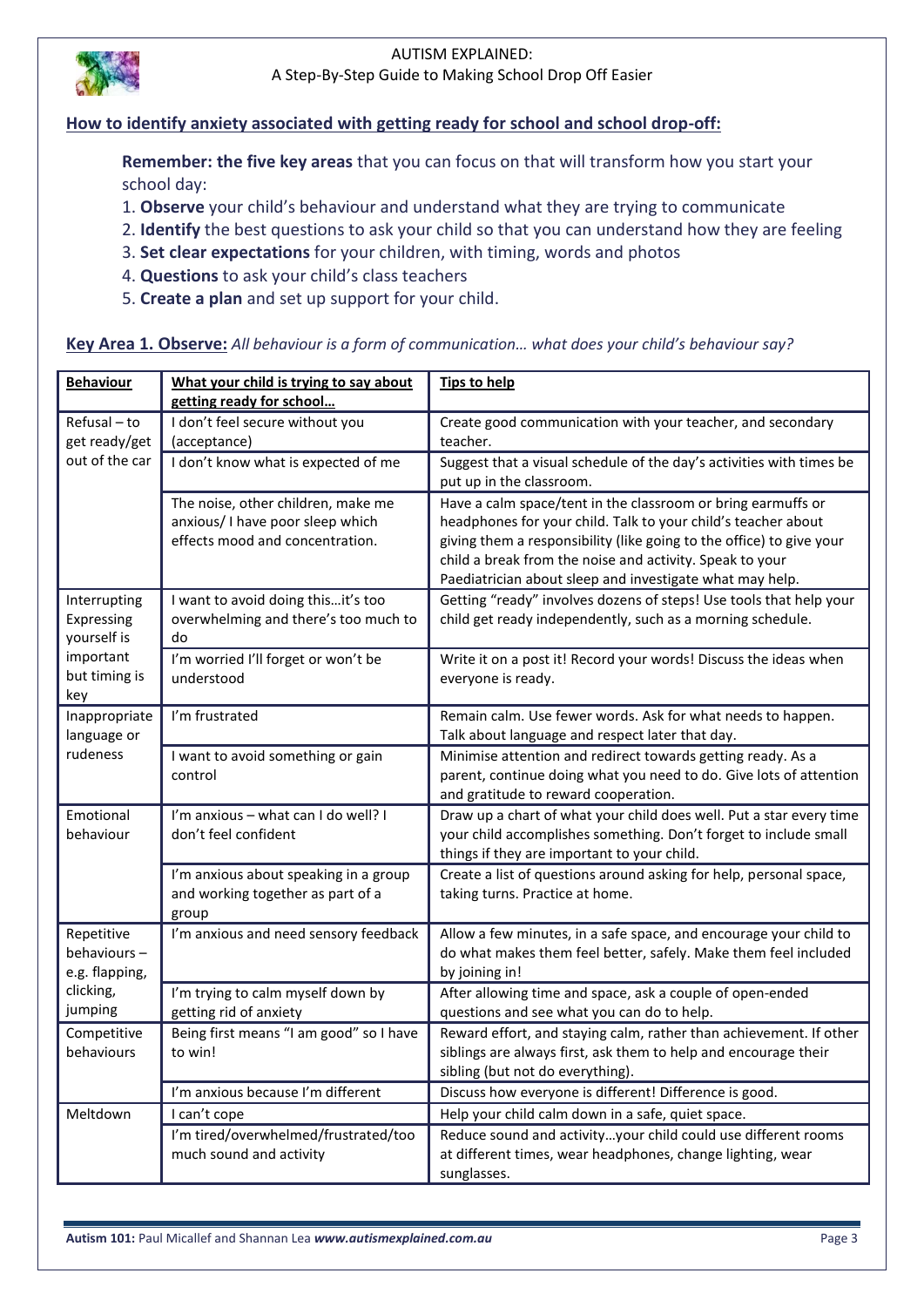

# **Key Area 2: Identify** *the best questions to ask your child…*

The best questions to ask your child don't allow one-word answers. The best questions also position your child as the knowledge expert, so they will always have something to say. Great questions can help very young and nonverbal children to express their answers using colours, pictures, emotional faces. Examples of great questions, with follow up prompts are:

| 1.           | Your child | Tell me about the best part of your school day.                                              |
|--------------|------------|----------------------------------------------------------------------------------------------|
| 2.           |            | What is the hardest part of your school day? Why? Let's write down some ideas to see if we   |
|              |            | can help make your day better!                                                               |
| 3.           | Inside the | What colour would indicate how you feel about the children at your table? (Red = angry or    |
|              | classroom  | frustrated, yellow = they're ok, green = good, I like my group) Why? You could use emoticons |
|              |            | and ask your child to explain their choice.                                                  |
| $\mathbf{4}$ |            | What is your teacher's most important rule? Why is it important to you? What's the least     |
|              |            | important rule and why? (This question may provide you with feedback if your child doesn't   |
|              |            | understand the purpose of a rule or the context of why it's important.                       |
| 5.           |            | How do you ask for help if you're not sure what's going on or what to do? Who could you ask? |
| 6.           | Socially   | How do you join in a group? How do you ask to change the rules of a game? How do you         |
|              |            | include someone new into your group?                                                         |
| 7.           |            | How do you tell someone that you don't want to play a game, or that you'd like to play the   |
|              |            | game using different rules? What is the kindest way to ask? What is the clearest way to ask? |
| 8.           |            | Tell me about something funny that happened today or something that someone did well.        |
| 9.           |            | What are the most popular things to do at lunch or recess?                                   |
| 10.          |            | Did someone do something nice for you today? What is something nice you could do?            |

# **Key Area 3: Set** *clear expectations for your children with timing, words and photos*

It can be surprising to know that simply getting ready for school is a process of up to 50 different steps or tasks! A phrase like "get ready" also means different things to different people, and even greater variation exists amongst children and siblings. A shopping list of tasks with times is a good way of setting responsibility, awareness, focus and independence. A schedule helps your child to understand their role within the family in getting ready in the morning. The more engaged your child is in creating the schedule, the more engaged they are likely to be in following it. It can be a Word document, with pictures or ideally photos of your child. E.g.

|                      | My Morning Routine - Grade 2       |
|----------------------|------------------------------------|
|                      |                                    |
| 7.00am Sleep!        | 7.10am Get up and go to the toilet |
|                      |                                    |
| 7.15am Eat breakfast | 7.45am Brush my teeth              |
|                      |                                    |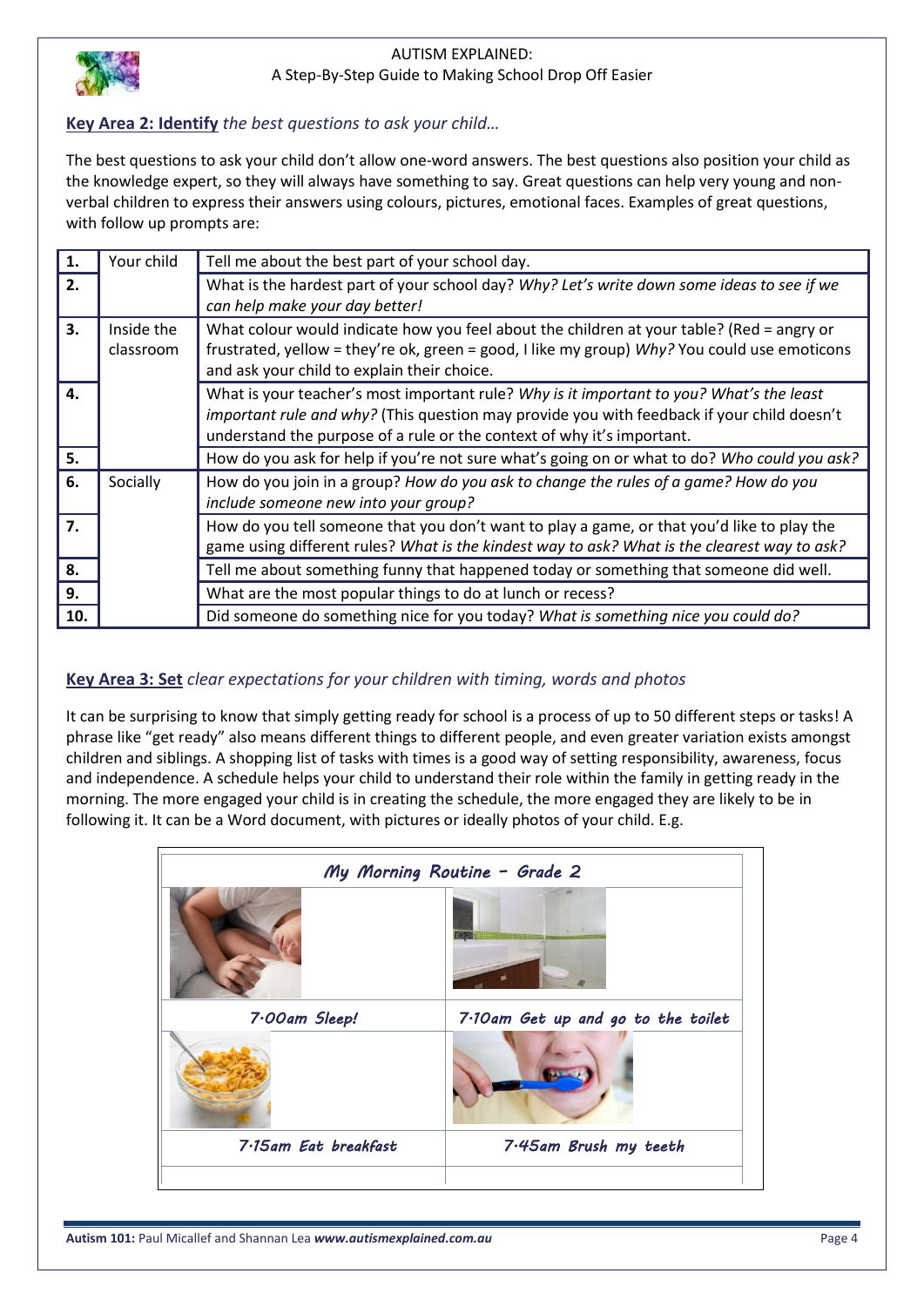

# **Key Area 4: Questions** to ask your child's class teachers…

Examples of great questions:

| 1. | How long does my child take to settle in after drop-off? Could he create something today for his family, Mum     |
|----|------------------------------------------------------------------------------------------------------------------|
|    | or Dad so they know he's thinking of them?                                                                       |
| 2. | Does my child communicate well? Can they tell you how they feel? Does my child have a close friend or            |
|    | buddy for support? What do you need from us to help you support our child at school?                             |
| 3. | Is my child able to create and maintain friendships?                                                             |
| 4. | What does my child do well? What activities or subjects keep my child engaged the most? Would sharing his        |
|    | likes and dislikes with you help come up with ideas to help motivate him to learn?                               |
| 5. | How is my child coping emotionally? How can we use their strengths to help cope better with challenges?          |
| 6. | Could we create an escalation plan for when my child isn't coping so that they have a chance to challenge        |
|    | themselves, but they are supported when they're not coping at all?                                               |
| 7. | How does my child learn best? Do you think they like looking, listening or doing something best?                 |
| 8. | What can I do at home to help my child feel positive and confident about school?                                 |
| 9. | Could we make any small changes to help my child cope? Could my child have the first locker in the locker        |
|    | room, so they are not in the middle of lots of noise and lots of activity at the end of the day?                 |
|    | 10. Could we have a little more information about sport's carnival programs, excursions, camps, assemblies, etc. |
|    | so I can talk through these events and manage my child's expectations?                                           |

# **Key Area 5: Create** a plan and set up support for your child

**How to use this comprehensive checklist to create a plan:**

- **Read the five key areas and identify the information that you think will help your child.**
- **•** Set a date to start using some tips
- **Prepare your morning schedule, list of questions, and involve your whole family in discussing your goal and the differences you think it will make for everyone**
- **Play to your child's strengths…if they like rules, being helpful, having a set role…use these to your advantage to get the morning routine done!**
- **Be positive and mentally prepare yourself to be calm and focused for the 90 minutes prior to school drop-off. Don't worry about the other things until after drop off is done e.g. your work day, appointments, dinner, bills that may be due.**
- **Set a review date to give feedback, make any small changes and to be positive about what has changed.**
- **Reward charts are a good way of keeping track of progress and have the additional benefit of motivating your child to continue to try something new. Try and link the reward to your child's interests and try to have the reward ready immediately after they've done something well. E.g. it could be as simple as choosing take-away food option, riding in the front seat on the way home, or having extra one-on-one time with Mum or Dad.**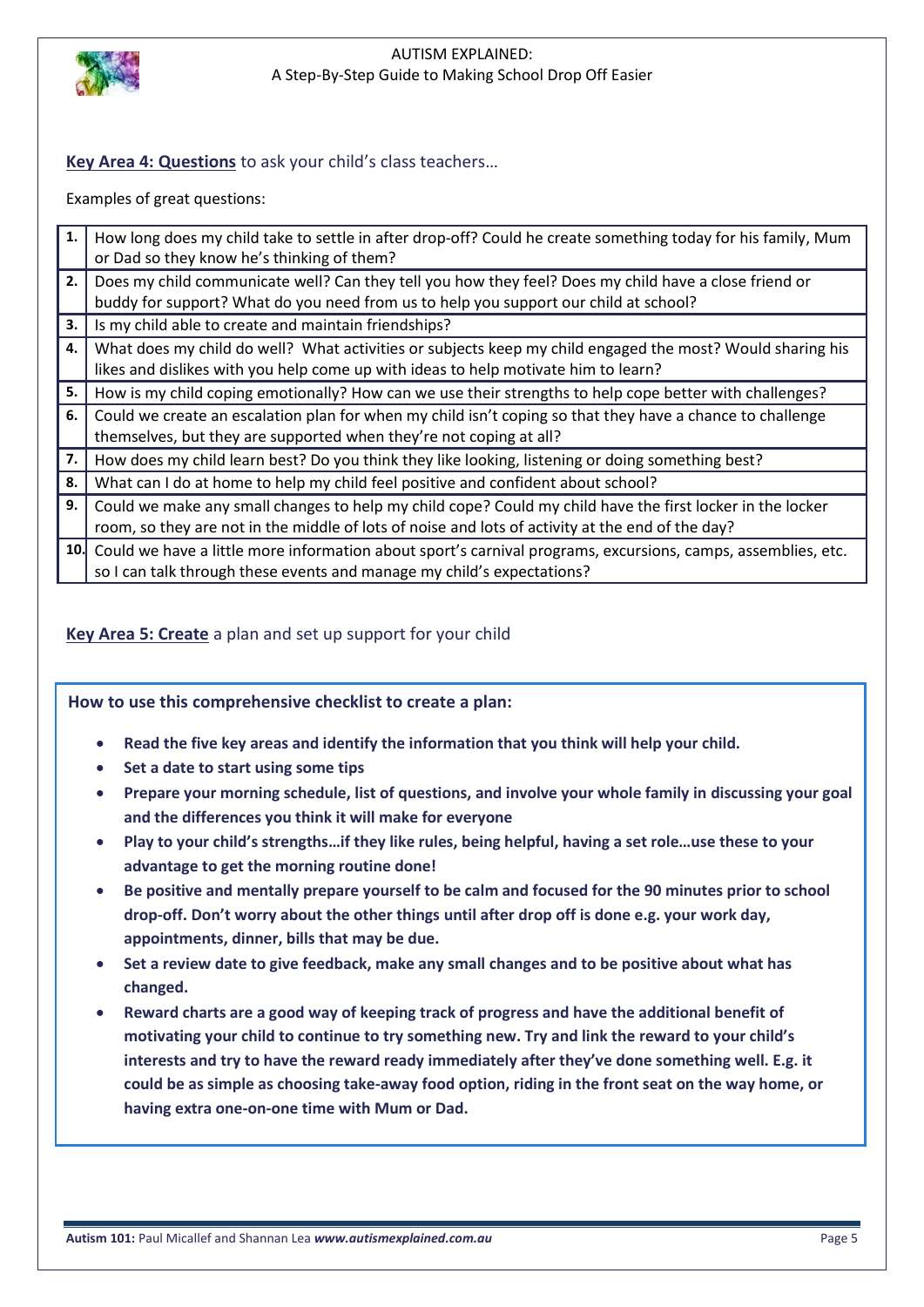